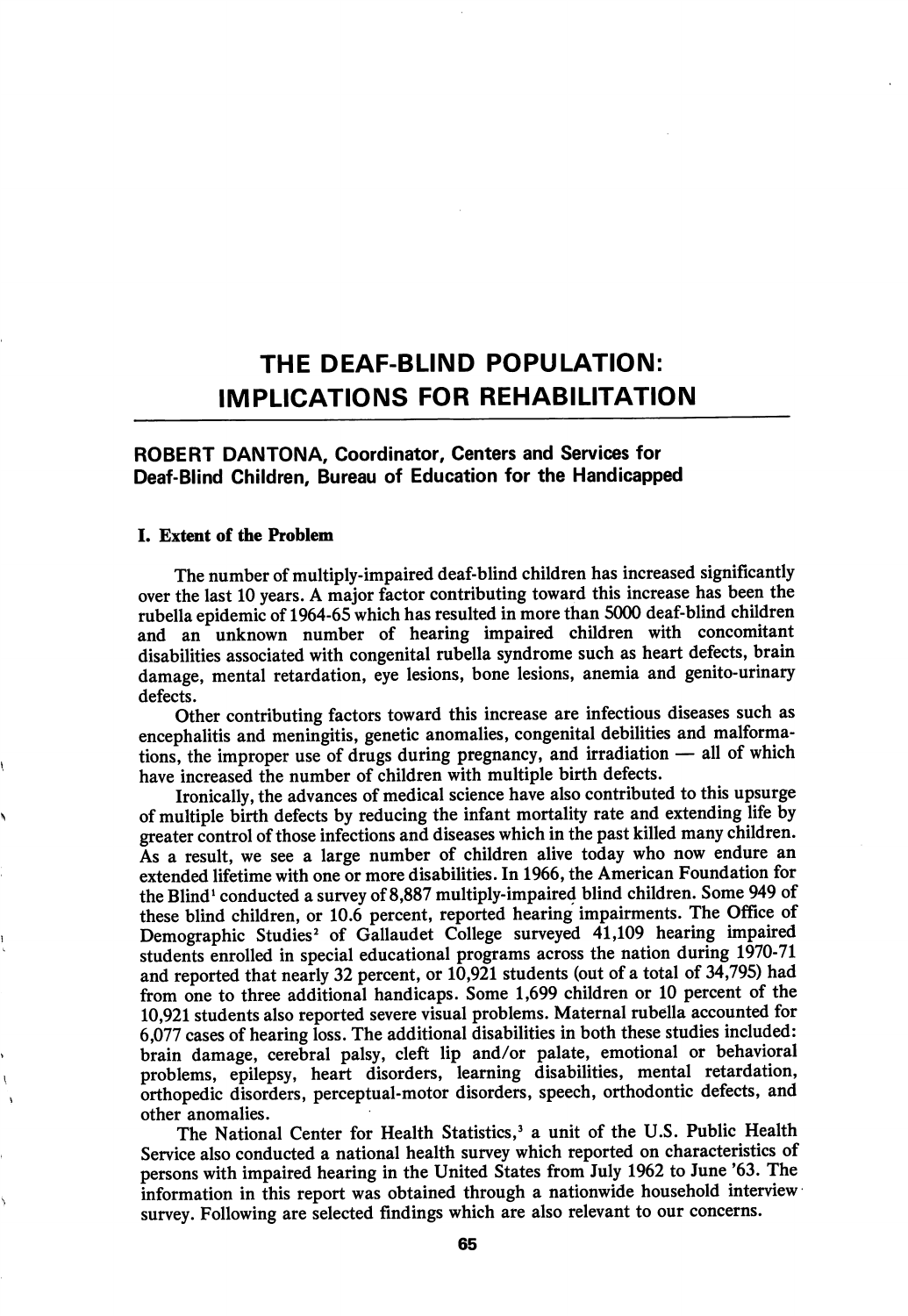Approximately 8 million persons were estimated from the interview to have some hearing loss in one or both ears. Some 51 percent, or 4,085,000 persons reported hearing impairment in both ears. Of those 4,085,000 persons, about 222,000 or 5.4 percent, were reported to have severe visual impairments (i.e. unable to see well enough to read ordinary newspaper print even when wearing glasses). The percentages indicate that about one-fourth of the persons 65 years or older who have a hearing impairment also have some degree of visual impairment.

The National Center for Deaf-Blind Youths and Adults has located about 5000 deaf-blind adults and surveys conducted by the Regional Centers for Deaf-Blind Children" have located, to date, 5,064 deaf-blind children. These children are to be found in all 50 States, including Puerto Rico, the Virgin Islands, the Trust Territories, and Guam. Some 1,903 of these children are enrolled in full-time educational programs funded in part or totally, by Federal deaf-blind monies (provided under P.L. 91-230, Title VI, Education of the Handicapped Act, Part C, Sect. 622 to establish Centers and Services for Deaf-Blind Children).

An additional 784 deaf-blind children are receiving part-time educational services in residential or day programs which provide more than 30 hours service per year for each child, but less than 3 days per week during the normal school year.

Diagnostic and evaluative services will be provided to some 645 deaf-blind children this school year, for a total of nearly 3000 children receiving such services since 1969. In addition, during this school year, some 3000 parents (or parent surrogates) will benefit from counseling services provided by social workers, parent counselors, or the teachers of the educational programs in which their children are enrolled. Also, some 2000 teachers, aides, and parents will receive inservice training via workshops and institutes funded, planned, and implemented by the Regional Centers.

All of these services and activities are provided through more than 200 programs and projects under subcontract agreements between 11 Regional Centers and their respective state and local education agencies, as well as other State agencies (e.g. Mental Hygiene) and/or private non-profit agencies. Such a wide range of agreements make possible a full continuum of services for deaf-blind children, their parents, teachers and others who work in some way with these children.

The age breakdown provided for 4,096 of these children indicates 2,241 children are between the ages of 6-11. Most of these resulted from the rubella epidemic of 1964-65. It is estimated that 300 additional deaf-blind children are also enrolled in full-time educational programs which are supported entirely by other State, local, or federal funds. This brings the estimated total of deaf-blind children enrolled in full-time educational programs to 2,203, or almost 44 percent. Some 778 of this total are in educational programs located in State hospitals.

## II. Federal Concern for the Deaf-Blind Person

The results of these surveys, especially those which have in fact identified the deaf-blind population, justify the increasing concern two Federal program efforts have for the welfare, education, and rehabilitation needs of deaf-blind persons.

For the Bureau of Education for the Handicapped, these concerns are focused on deaf-blind children from ages 0-21 and are based upon the ability of State, local, and Federal agencies to plan adequately for the short and long term educational and rehabilitation needs of the deaf-blind person. Can we collectively and cooperatively provide in time the total resources required in the way of program alternatives available now and needed in the near future; provide the manpower development and training essential to staff these various programs; and most urgently, provide the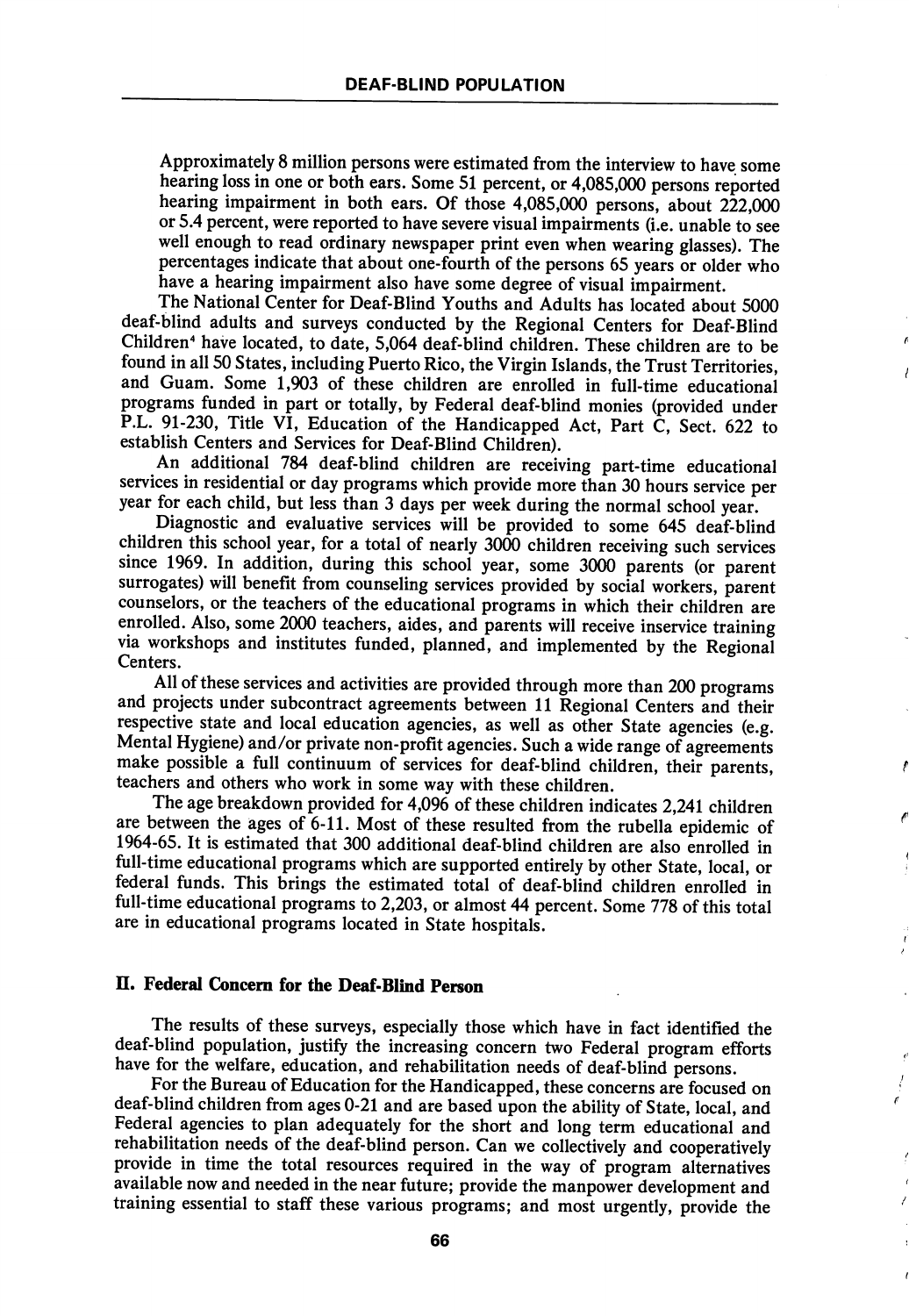physical facilities necessary to house these varied programs so essential in meeting the total needs of a rapidly maturing deaf-blind population?

Let us look at some of the reasons contributing to these concerns:

1. Since the inception of the Regional Centers for Deaf-Blind Children in June of 1969, nearly four and one half years later, some 56 percent, or 2,861 deaf-blind children are still in need of full-time educational or training programs.

2. During this time, the intensive efforts of state, local and federal resources have been able to meet the full-time educational needs of only 2,203 children (44%), at an estimated cost of \$20,000,000 for this school year alone. Ten million dollars of this was from Federal deaf-blind funds.

3. To adequately serve the remaining 56% may cost another 20-30 million dollars per year. Or, an estimated total cost of 40-50 million dollars per year for the educational lifetime of these children.

4. These costs do not include the maintenance costs of \$9-10,000 dollars per child/year for the 1000-1200 deaf-blind children now in State Hospitals. Without adequate educational/or training programs for these children, little can be realized in the way of benefits to the child and society for such an investment.

5. If the Bureau's goal of a deaf-blind budget of 25 million dollars is reached in the next 3-5 years, it will fall upon the State Education Agencies and local education agencies to absorb at least 50% of the estimated total cost for the education or training of these children.

# III. Implications for Education and Rehabilitation

The Regional Centers for Deaf-Blind Children are faced with a monumental task in their efforts to assure comprehensive programming and equal educational or training opportunities for deaf-blind children. At their present rate of growth in the planning and implementation of new programs, it will take another 4-5 years to provide adequate services for the remaining 2,861 children not presently enrolled in programs. For too many of these children it will be too late to provide the kind of intervention that might have changed their lives if it had been available sooner. We are now faced with two formidable tasks which must be dealt with simultaneously. The first task is obvious: we must provide urgently needed services for those children who are not presently in any program. To do this, we must expand facilities wherever it is possible to do so; we must provide needed training to supplement the skills and knowledge of teachers who have never before worked with a deaf-blind child; and we must identify new resources that can be adapted to include deaf-blind children in their programs. These children cannot afford to wait for the construction of new facilities which will take 3-4 years to complete before they receive the services they urgently need. However, such building plans may be necessary to meet the long range needs of these children and those already enrolled in day school programs which one day may no longer meet their needs.

The second task is not so obvious but perhaps even more difficult to achieve than the first. We need to examine those programs which now exist (for some 2,203 children) and those new programs we will be planning and developing for those children who are not presently being served; to determine whether they will be appropriate 5-10 years from now, to meet the changing needs of this population. This task is compounded by the new problems we will be faced with by our children who are now ages 6-11 (some 2,241). In the next 3-7 years, many of these children will become young adolescents. Those children at home will present new family crises which will become intolerable to their parents; demanding of us new or alternative program placements which, if we cannot provide them as the needs arise, will result in the institutionalization of a large number of these children. This is an alternative we